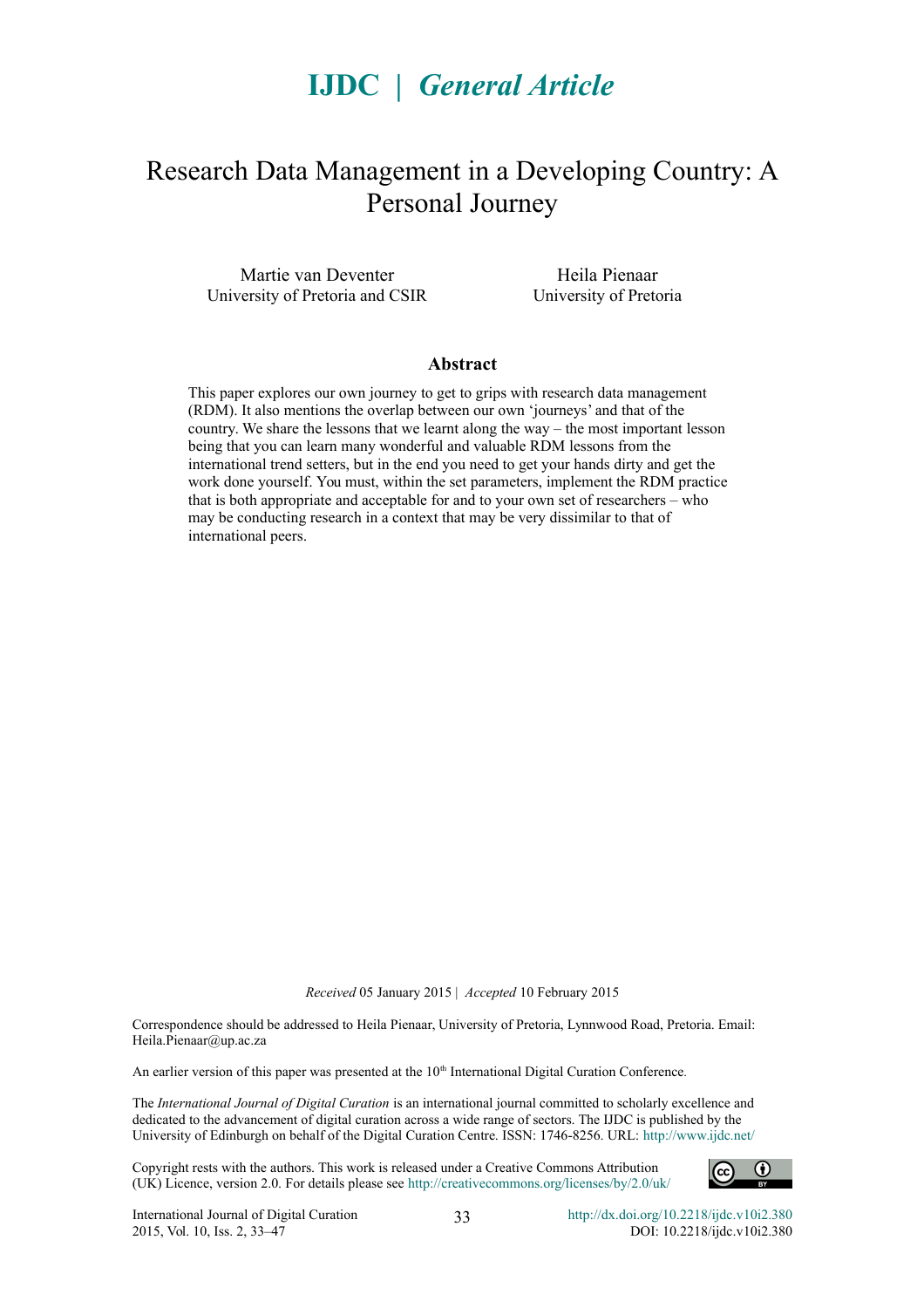### **Introduction**

Our personal journey started with the South African Research Information Services (SARIS) project early in 2004. The SARIS project was funded by the Ford Foundation, and initially focussed on finding a solution to the extremely high costs to access electronic research literature (Page-Shipp, et al., [2005\)](#page-13-0). From that investigation it was very soon clear that a new research paradigm (known as eResearch or eScience) was in the process of emerging and that we needed to widen the scope of our investigation to include open access as well as research data management (RDM).

Visits to various institutions in the UK brought it to our attention that eResearch could be seen as a composite of three main trends:

- The ability to transfer large volumes of data and to share computation capacity between remotely situated researchers as the basis of eScience as 'faster, different, better research' (T. Hey, personal communication, June 22, 2004);
- The need to make better use of expensively created databases by 'the active management and appraisal of data over the life cycle of scholarly and scientific interest' as the basis of a new field of endeavour called Digital Curation (P. Burnhill, personal communication, June 28, 2004);
- Scholarly discourse was taking place on the dual playing field of commercial publication and open access (Page-Shipp, et al., [2005\)](#page-13-0). For published information this trend was already clearly visible but open data soon followed.

We also discovered, back in South Africa, that researchers (even at our own institutions) were initiating many disconnected, small projects to enable participation in the global research network. Much funding was being used, often ineffectively, which threatened sustainability because too many of these initiatives were isolated. In addition, valuable data and information were being transferred to international initiatives – with very little regard for the intellectual property that was being developed. It was understood that a 'Team SA' approach, with high level participation and commitment to the interests of all researchers, would be considerably more beneficial. The journey to get to that point though was much more difficult than what any one of us could have imagined. Root causes for the delay in fast tracking the South African initiative included a lack of knowledge and skills, limited commitment from very senior decision makers and a naiveté regarding the infrastructure required to make eResearch (and with that then RDM) a reality.

Today the research infrastructure to manage the exchange of large data sets and to manage data in general is substantially better understood. Fernihough's [\(2011\)](#page-12-1) research made it much easier for all of us to understand where to position RDM. Obviously the Square Kilometre Array (SKA) project, with its large data management requirements on the one hand and attempts by people like Lötter [\(2011\)](#page-12-0) to raise general awareness regarding the 'long tail' of research data on the other, has provided the South African community with considerably more maturity than we experienced in 2008.

However, each of our organisations has followed its own path of development. The chronological development of RDM initiatives at the University of Pretoria started in 2007 with the development of an initial RDM policy for the University. Between then and the final draft policy, which is currently (January 2015) with the University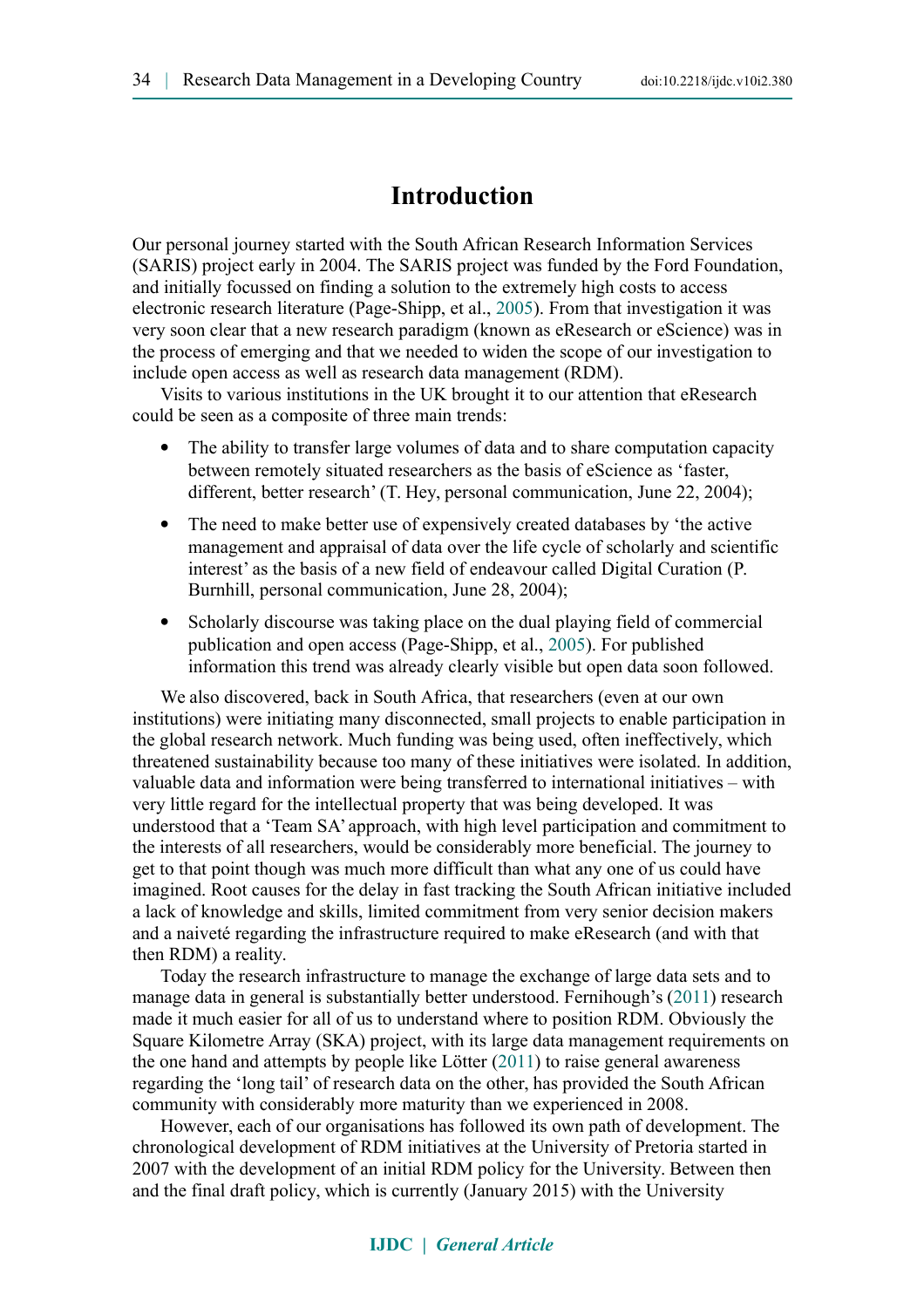Executive, there has been an in-depth evaluation of practices and several pilot installations of fit-for-purpose RDM initiatives.

At the CSIR the RDM progress was considerably less marked. We did, however, appoint a data librarian during 2013 and it is now possible to make real visible progress. An extensive review of the CSIR's RDM practices was done early in 2014. This allowed the data librarian to collect factual evidence (Patterton, [2014\)](#page-13-2) that CSIR research staff behave no different than any other organisation's researchers – similar to what was established through several international studies.

The national journey is also starting to gain momentum (Lötter, [2014\)](#page-13-1). The most promising initiative is known as DIRISA (the Data Intensive Research Initiative of South Africa). Our community of practice, the Network of Data and Information Curation Community (NeDICC), as well as our institutions individually are actively participating in the DIRISA activities in an attempt to make RDM a reality for all.

Each of these markers or signposts on our journey is discussed in some detail in the following sections. Our learning did not happen in isolation and it was fortunate for us that the international community was so willing to share the knowledge that it had already generated.

### **Learning Gained from International Colleagues**

As mentioned previously, our journey started with a visit to the UK during June 2004. We were in awe when, at one of our first engagements we were informed that:

'The focus area for JISC in future would be to effectively use management information systems to make e-Learning as well as e-Business much more efficient at higher education institutions. This would include making available both the technology (infrastructure and applications) as well as the skills to analyse the data harvested to ensure that each student and his/her progress is seen as a whole entity rather than small bits of a puzzle that needs to be fitted together' (M. Reed, personal communication, June 22, 2004).

At that stage we also did not quite understand what was meant but as we were exposed to the thinking of senior staff at JISC, ContentComplete, University College London, ResearchResearch, the MIMAS data centre at the University of Manchester, the EDINA data centre at the University of Edinburgh, EEVL (The Internet Guide to Engineering, Mathematics and Computing) and the British Library we came to realise that we had stumbled onto something much bigger than what we anticipated and that we needed to refocus our research. This we did before other team members visited Brazil, the USA (Ohio), Canada (Toronto) and Australia. For that second phase of the study tour, we deliberately identified only institutions that were similar to either the University of Pretoria or the Council for Scientific and Industrial Research (CSIR) so that we could also investigate how they were making progress within this larger context. In hindsight, this was probably a mistake as we had, without realising it, started focussing on the operational side of getting things done rather than on the decision making that enables the process.

Although research funding is made available via our National Research Foundation (NRF), South Africa does not have a funding agency such as the UK's JISC. Most of the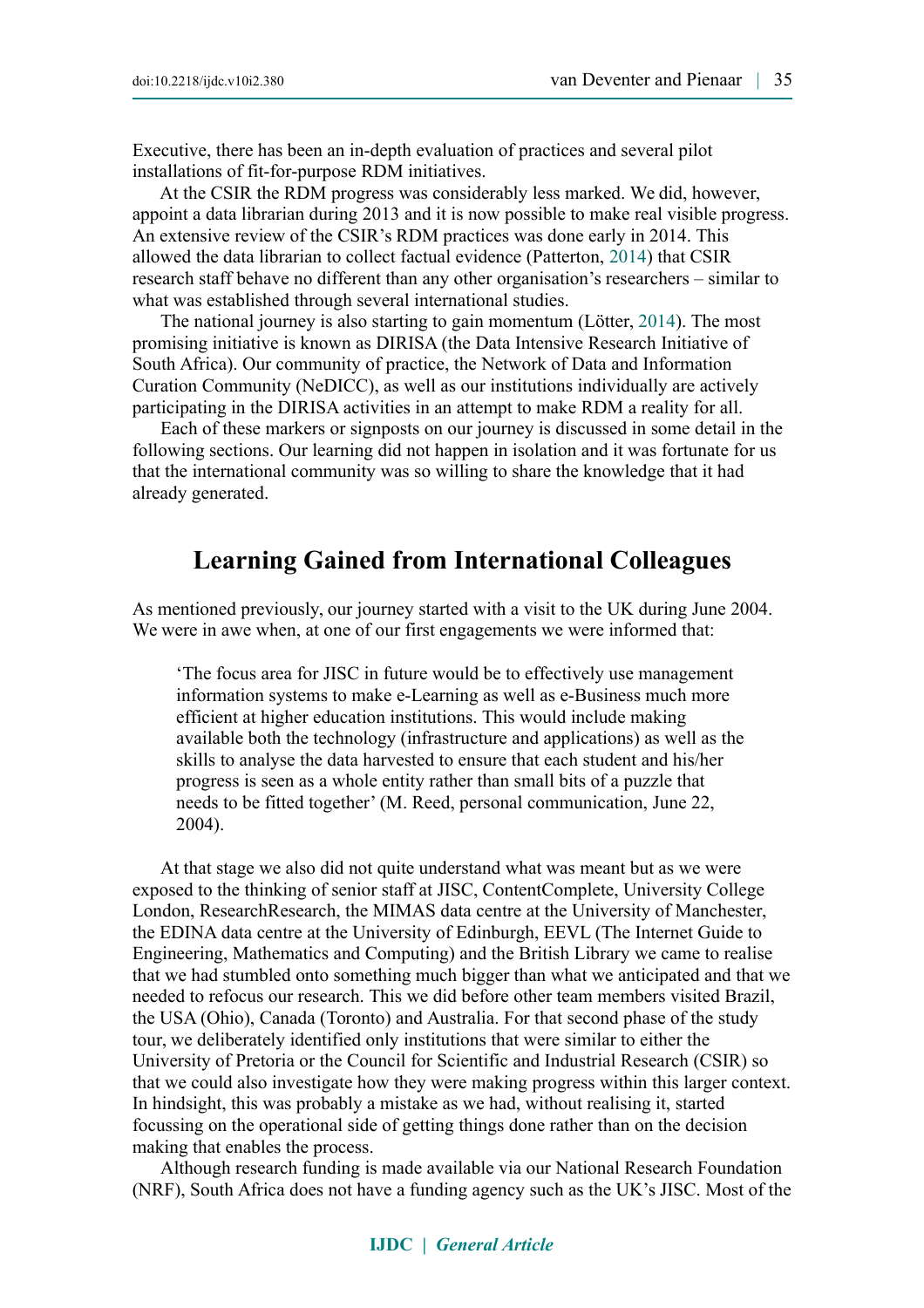research infrastructure investment is done via our Department of Science and Technology (DST). We naively thought that existing infrastructure and relationships would be sufficient – that our new knowledge could lead to services and products that could exist within an existing context. We now know that it may have been more appropriate to have focussed on actively cultivating a network of people, from a variety of disciplines, and to persuade the Department to include libraries when developing its cyberinfrastructure plans.

Nevertheless, our report and recommendations were well received by both the funder and all South African stakeholders. The research was subsequently published (Page-Shipp et al., [2005\)](#page-13-0). Our Department of Science and Technology initiated a workshop in 2007 with the objective explore the application of the OECD Principles and Guidelines on Access to Research Data in South Africa and to identify a policy direction for the country in this regard, so that research data in the country may be more comprehensively used for the benefit of the research community, industry and society at large. However, shortly after the workshop several of the key stakeholders moved on and it was only when Fernihough [\(2011\)](#page-12-1) expanded the eResearch model that we initially developed that we understood the entire eResearch framework better, were able to start focussing on the service layer of the model and could explain where our RDM activities and focus should be.

In the interim, the University of Pretoria Library was evaluated in 2010 by an international panel of experts. One of the evaluation panel experts was Dean Jim Mullins of the University of Purdue Library, USA and an international leader on the topic of RDM. He invited two managers to visit their library to gain first-hand experience of their RDM activities. In April 2014 Dr Heila Piennaar and Mr Isak van der Walt, a Library IT specialist, visited Purdue as did Mr Robert Moropa during November of the same year. Valuable information was gathered, especially about the role of the information specialist in RDM, the Purdue Research Repository (PURR) and the long-term preservation of data.

### **NeDICC's Role and Activities**

Immediately upon the completion of our funded SARIS project, we initiated a process to establish a network of people involved in data and information curation activities (NeDICC<sup>[1](#page-3-0)</sup>), using the SARIS partners as the base community. Several meetings later, and after attending the first DCC conference, we received advice from Chris Rusbridge (personal communication, October 14, 2005) to kick-start our initiative with a conference that would pull in several international experts. This we did and the 1st African Digital Curation Conference and Workshop was held in Pretoria on  $12<sup>th</sup>$  and  $13<sup>th</sup>$ February 2008. At that conference it was decided, in principle, to formalise the NeDICC group. This decision was ratified at several events and the network was then formally established during 2010. Although initiated by the authors, the conference(s) and the establishment of NeDICC directly resulted from learning gained from international colleagues.

Conferences were subsequently held in 2009, when the title was changed to the African Digital Scholarship and Curation Conference (van Deventer and Pienaar, [2009\)](#page-14-0), 2010 (Gaberone, Botswana), 2011 (Pretoria) and 2013 (Durban). After the 2013

<span id="page-3-0"></span><sup>1</sup> Network of Data and Information Curation Communities (NeDICC): <http://nedicc.com/2012/08/23/nedicc/>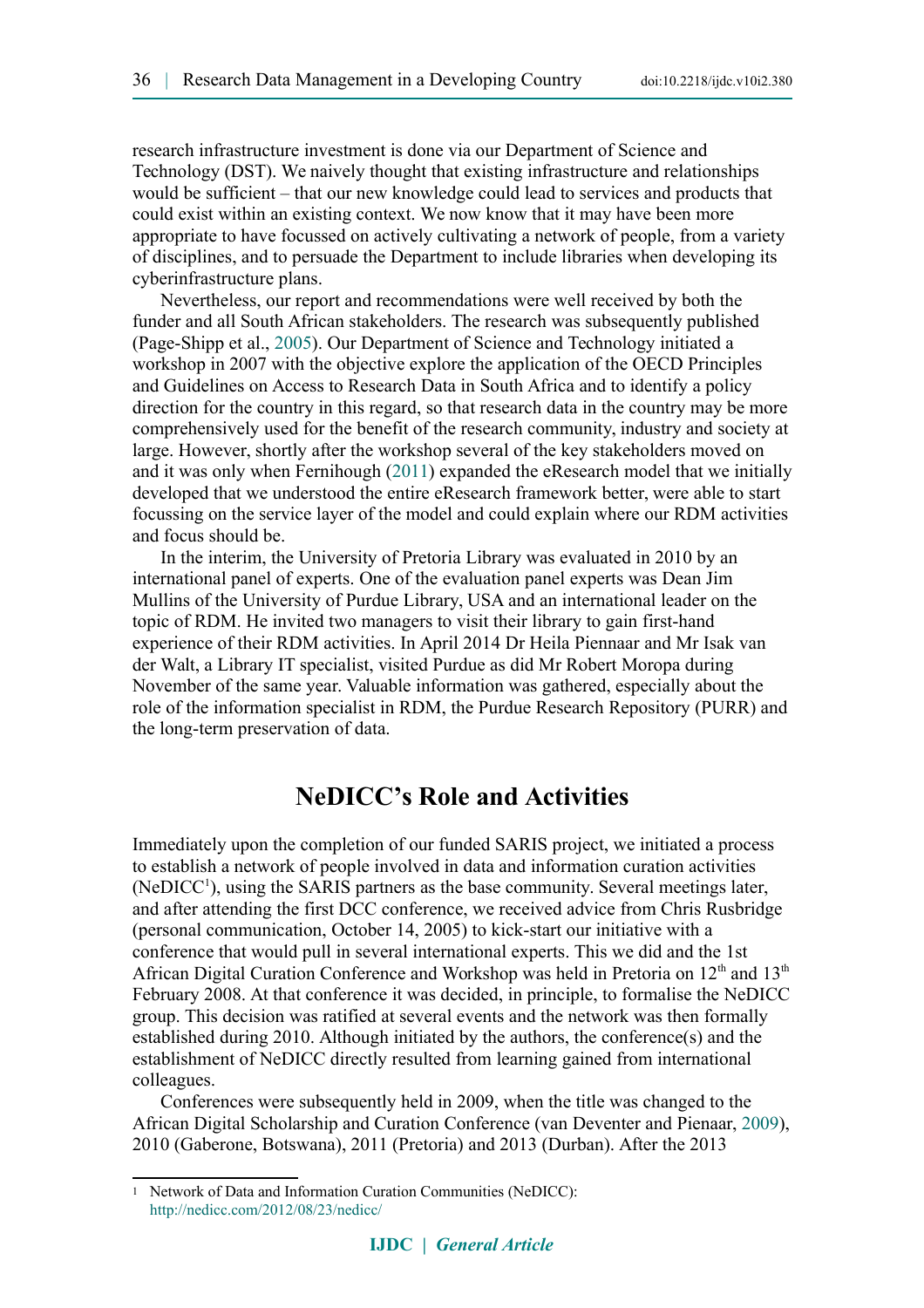conference it was decided to rather join forces with the eResearch Africa conference<sup>[2](#page-4-0)</sup> and to specifically develop a research data management track – our community is currently too small for two such conferences to exist side by side.

NeDICC currently functions as a community of practice. It's membership represents three large research universities and three science councils. The focus of our activities is on developing own expertise and on collectively raising the awareness of RDM as an essential component of good research practice. As a group the community is responsible for several training and development initiatives to encourage the active and reliable management of research data. The NeDICC:

- Provides a forum for discussing issues of mutual concern, providing support and working towards solutions for specific constraints;
- Exposes the community to new developments and trends, providing opportunities to engage with a wider audience, as well as to showcase work and initiatives;
- Develops the knowledge and skills of the members;
- Promotes awareness/best practices relating to digital preservation, dissemination and use the of research data;
- Collaborates on projects in support of shared objectives.

Collectively the community has:

- Investigated the role of the funder in encouraging good RDM practice;
- Gained a detailed understanding of data management planning;
- Experimented with *Bag-It* as a preservation technology;
- Received training in the management of large data;
- Investigated the integration of RDM with the ethics clearance process;
- Gained a detailed understanding of the management of human sciences data across the RDM lifecycle;
- Investigated long term preservation issues;
- Experimented with the integration of RDM with the Records Management activities;
- Developed workflows that ensure that research data is surfaced and is traceable;
- Experimented with RDM within a virtual research environment context (van Deventer and Pienaar, [2012;](#page-14-3) Pienaar and van der Walt, [2014\)](#page-13-3);
- Actively trained librarians in the theory (and limited practice) of RDM (Carnegie-funded continued professional development programme);
- Contributed towards the understanding of data management policy (van Deventer, [2013a\)](#page-14-2)
- Participated in developing the principles of data citation and is actively promoting proper data citation (van Deventer, [2013b\)](#page-14-1);

<span id="page-4-0"></span><sup>2</sup> eResearch Africa Conference: <http://www.eresearch.ac.za/>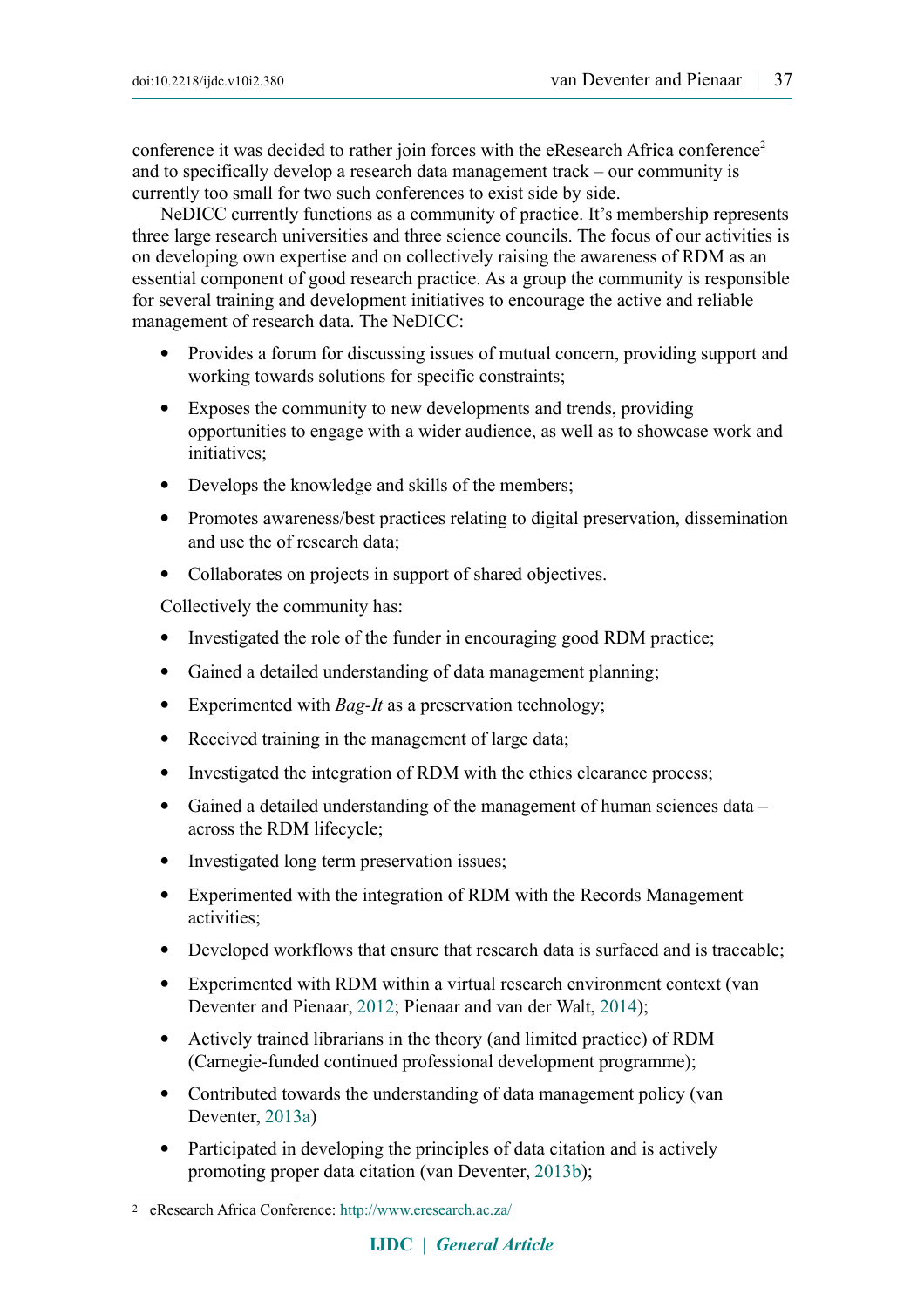- Investigated the use of persistent identifiers to add research data to existing repositories;
- Completed RDM situation analyses that enables cross institution comparisons (Pienaar, [2010;](#page-13-4) Patterton, [2014\)](#page-13-2).

In the immediate future the community needs to formalise some of the work that has been done and to then also actively become part of the DIRISA national initiative, which is discussed in more detail below.

### **Linking NeDICC to Africa**

One of the most difficult things to do is to keep track of colleagues in Africa, where professionals appear to be in a constant state of flux between jobs, institutions and even between countries. It is therefore not always clear who the right contacts would be at any given organisation. The formal structures that support networks just do not function as well as they appear to do in the developed world. Here too the question remains: do we build contacts with the operational staff – those who need to actively do and promote RDM – or should we be looking for the decision makers? Again the national initiative (DIRISA) would in all probability provide more clarity but in the meantime we have, through the African conference, our rookie RDM workshops, and through the Carnegie-funded training initiatives, been able to establish a network of librarians in Africa who at least are aware of RDM, even if they are not able to immediately start implementing good RDM practices. This is perhaps a very 'bottom-up' approach but we prefer to inform and influence practice rather than to, at this stage, pretend that we know what would work in 'their' environment.

### **Placing our RDM Activities within the Broader National Context**

Although both the University of Pretoria (UP) and the CSIR are members of the NeDICC community, each of our organisations has followed its own path of development.

### **RDM at the University of Pretoria**

The chronological development of RDM initiatives at the University of Pretoria started in 2007 with the development of a RDM policy for the University. Between then and the new/updated draft policy (which was sent to the Deputy Director for Research and Postgraduate Studies during September 2014) there has also been an in-depth evaluation of practices and several pilot installations of fit-for-purpose RDM initiatives.

The chronological steps in more detail:

- 2007: Policy for the preservation and retention of research data (Rt 306/07)
- 2010: Survey of RDM practices at UP (October 2009 March 2010) during which the following recommendations were identified: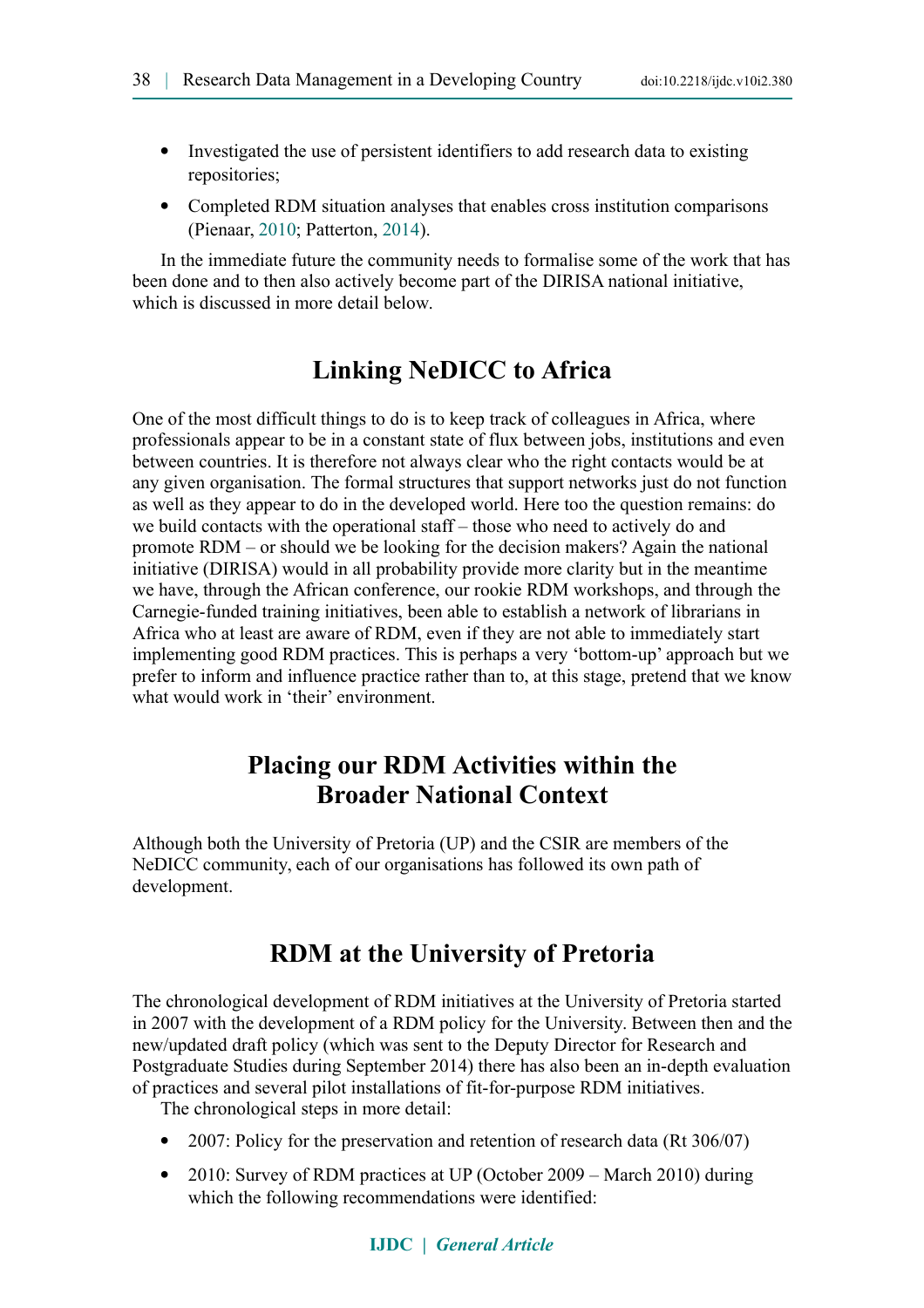- A RDM policy should be developed for UP;
- A central RDM office should be established;
- Formal RDM practice should be initiated in each of the Faculties;
- The Impact of RDM on workload and time of researchers and students should be taken into account;
- A data repository should be established for UP;
- The necessary IT infrastructure, that can accommodate small and big data sets, as well as high performance computing should be investigated;
- A timeframe for the roll-out of a RDM system should be developed for UP (Pienaar and van der Walt, [2014\)](#page-13-3)
- 2013: Assignment of a full time staff member to be responsible for RDM
- 5 Feb 2013: Meeting with Deputy Dean Research of the Health Sciences Faculty to discuss the possibility of pilot project in the Faculty
- 11 April 2013: Meeting with Professor Michael Pepper Director of Institute for Cellular and Molecular Medicine (ICMM) – to discuss the possibility of a pilot project with his students
- 10 May 2013: Discussion session with ICMM students to determine their needs
- 24 May: Demo session to Prof Pepper, where we showed an example of one of the completed doctoral student's data on the Moodle software. Data organised according to the research cycle (van Deventer and Pienaar, [2012\)](#page-14-3)
- 27 May and 6 June 2013: Demo sessions to the Library Executive and the UP Research IT committee
- 19 July 2013: Demo session to ICMM students using Alfresco software
- August September 2013: Training of Prof Pepper, Laboratory manager and students on the Alfresco system
- August November 2013: At the request of the Vice Principal, research interviews were held with the Deputy Deans of Research from all the Faculties to determine "Essential research data that the University should manage"
- December 2013: Feedback on the interviews to the UP Library Advisory Committee
- December 2013: Second pilot project Neuro-Physiotherapy (word of mouth)
- January February 2014: Training of students of Neuro-Physiotherapy and their Information Specialist on the Alfresco system
- 22 January 2014: Feedback on the interviews with the Deputy Deans of Research to the UP Research IT committee
- 17 March 2014: High Level Report compiled on RDM internationally, nationally and at UP for the Vice Principal of Research
- April 2014: Visit by Deputy Director for Innovation and Technology and Library IT Specialist (UP Library Services) to Purdue University in USA to investigate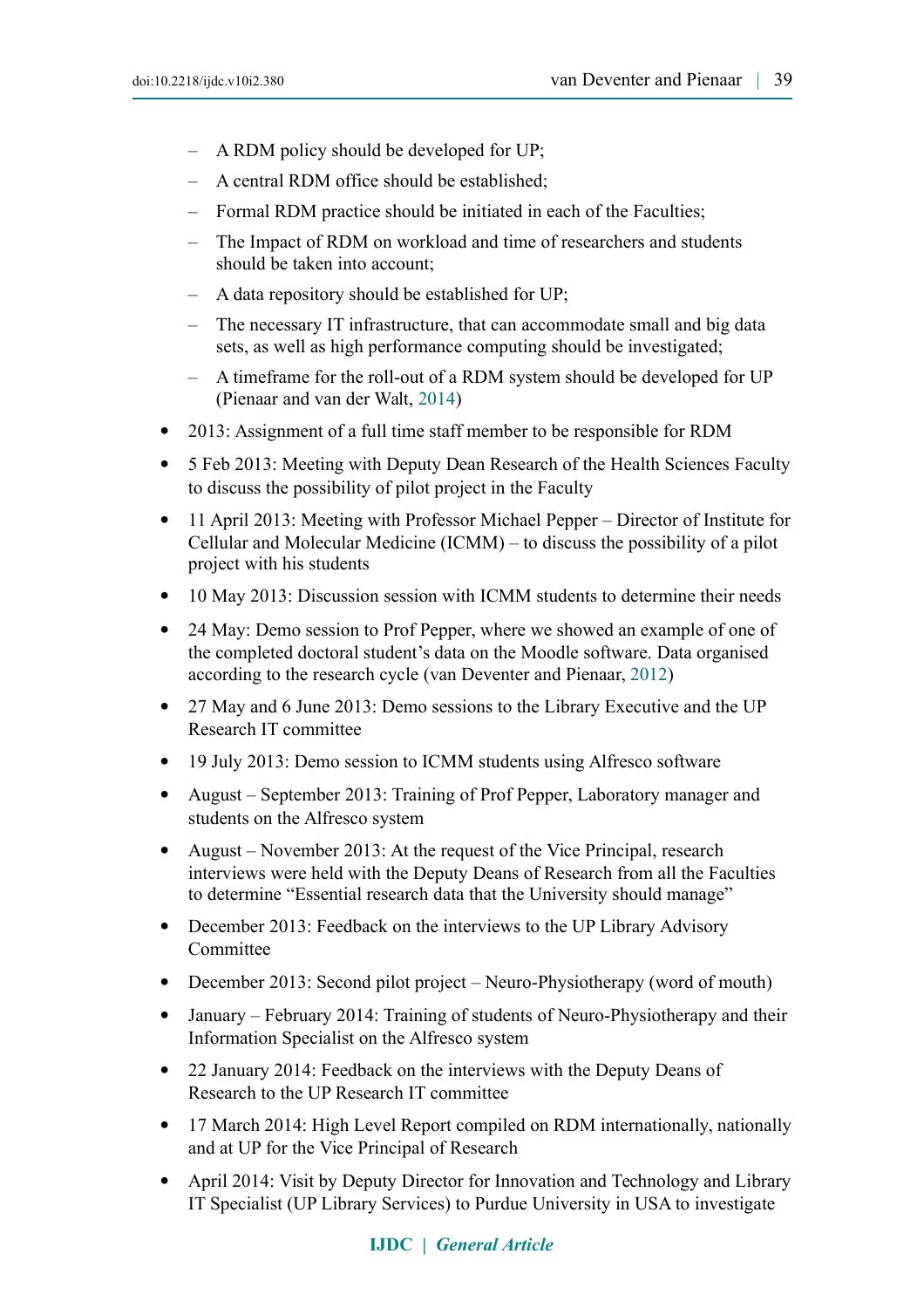Purdue's Research Data Repository (PURR) and long-term preservation processes as possibility for replication at UP

- June 2014: Assistant Director for RDM attended CODATA International Training Workshop in Big Data for Science for Researchers from Emerging and Developing Countries, in Beijing, China
- July 2014: High Level Report on RDM sent through to University Executive for review
- July 2014: Implementation of more pilot projects, including Potato Pathology Programme, Powdery Scab, and Psychiatry Dissociation
- August 2014: Proposed new University policy on RDM sent through to University Executive for review
- January 2015: Task Team (Library and IT) to investigate infrastructure needed for RDM across the University.

## **RDM at the Council for Scientific and Industrial Research (CSIR)**

The CSIR is a research institute and not a research funder – as is the practice elsewhere. Although we receive public funding, our research is often funded by private institutions and our data could therefore not be made available in open access in all instances. We like to be acknowledged as an institution with academic standing but it is often a real challenge to understand the complexity of RDM within the CSIR context. What sets the CSIR's RDM apart from that of its NeDICC colleagues is that we have only just started our activities formally and we are positioning our RDM to be part of our records management initiative. Research data sets are included in our file plan and are defined as 'data that were accumulated in the process of due diligent research in accordance with a signed research contract'*.*

Our first attempt to get involved in RDM started in 2010 when our COGIS<sup>[3](#page-7-0)</sup> pilot project was launched. We soon realized that the bigger challenge is to first provide researchers with the necessary infrastructure to conduct data science. It is only once this infrastructure functions well that the researchers would be persuaded to follow RDM guidelines. The pilot project did ensure that the infrastructure was put in place to:

- Provide access to research output and associated geospatial data,
- Promote the use of geo-information in research,
- Facilitate access to geospatial data,
- Ensure compliance to legislation pertaining to geospatial data,
- Contribute to an increase in the quality of research output, and to
- Facilitate collaboration between CSIR staff members.

A workflow was developed to surface geospatial data so that the data set could be linked to all subsequent publications. The workflow did not ensure that RDM principles

<span id="page-7-0"></span><sup>3</sup> Cooperative Geographical Information System (COGIS): <http://gsdi.geoportal.csir.co.za/>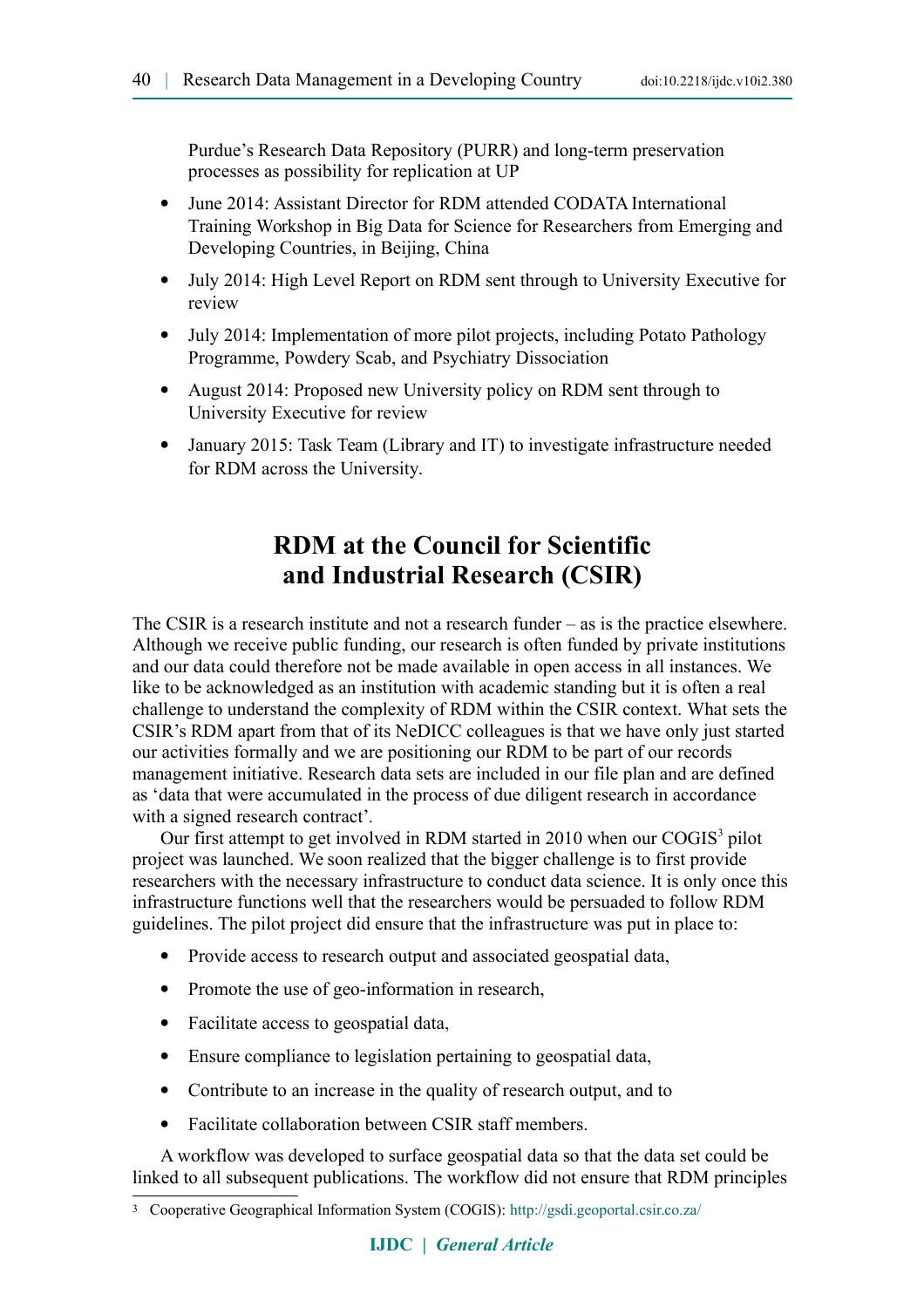were implemented across all projects but it has given researchers a means to ensure that their data (whether geospatial or from any other discipline) could follow a mandated process to land in our institutional repository. Although we were not the instigators of the project we gained enormous insight into the challenges associated with RDM in one research discipline. We also came to realise the importance of context-giving documentation, such as research contracts, as well as all the subsequent publications that make use of a specific data set. All of these are regarded as research records and hence the decision was taken to then also include data in the file plan.

We appointed a data librarian in 2014 and as a first step we attempted to identify and understand existing researcher behaviour when it comes to RDM. We wanted to surface any existing good standard operating procedures/practice if any were identifiable. Our approach was a survey-based investigation (personal interviews) between 1<sup>st</sup> September  $2013$  and  $10<sup>th</sup>$  December 2013 with a representative sample group of 36 Research Group Leaders (RGLs) from all nine research units. The majority work with long tail data but we also included large data generators in the sample.

The survey included 23 open-ended questions. Patterton [\(2014\)](#page-13-2) provided a detailed report on the study she conducted at the CSIR. Based on the results, she was able to get a better idea of the data held by CSIR scientists, research data practices and trends present in research groups, challenges faced as well as the research data service requirements of researchers.

Results were very similar to those established in several surveys completed by international colleagues (Martinez-Uribe, [2008;](#page-13-5) Pienaar, [2010;](#page-13-4) Tenopir et al., [2011;](#page-14-4) Keralis et al., [2012;](#page-12-3) Beile, [2014](#page-12-2) and several others). It was found that research data held in the CSIR was generally regarded as confidential in nature, varied in size, and are mostly stored as spreadsheets, text (pdf and MS Word) and images (jpeg and tiff). There are, however, also data generated by and stored in proprietary systems.

The findings were used to complete a full CARDIO-model evaluation in conjunction with our ICT department. The outcome of that was that ICT too now has a better understanding of the challenges associated with RDM. Going forward, our immediate focus is on getting an RDM policy accepted by the organisation. The policy would require each new project (as of April 2015) to submit a detailed data management plan. Plans generated during 2015 would then be used to motivate for curation infrastructure and also for developing selection criteria that would apply to those data sets earmarked for long term preservation or possible transfer to national infrastructure. Simultaneously we have to:

- Develop and implement an awareness programme as part of a change management process – to create enthusiasm and to obtain support and buy-in for the drive from all our stakeholders;
- Align the RDM activities with the CSIR's enterprise information management activities, as future storage solutions would need to fit into the architecture and make use of standardised workflow solutions; and to
- Share our experiences and continue our involvement with the growing NeDICC community.

It is extremely important for us to remain in contact with the national RDM initiative (DIRISA). The CSIR is one of the larger generators of natural science data and as such is able to contribute to the development of the skills and knowledge necessary for the management of data in these domains.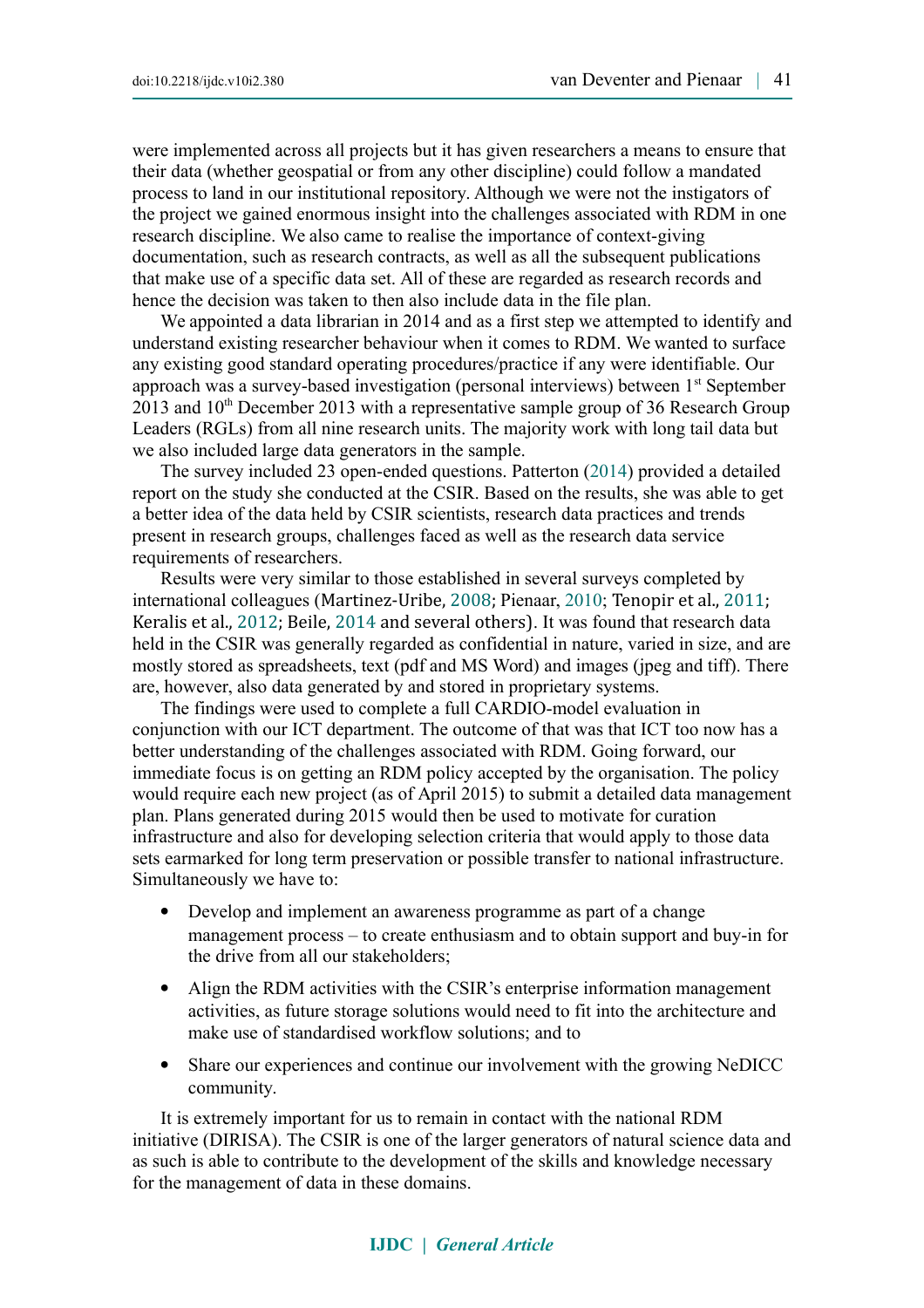### **DIRISA**

The national journey has been frustratingly slow as the country needed to first develop the necessary national infrastructure to allow eResearch. Lötter [\(2014\)](#page-13-1) provided much detail regarding the current state of RDM in South Africa. Various members of our community do represent the country in international bodies and initiatives coordinated through, for example ICSU – CODATA and the Belmont Forum. The country is signatory to the OECD declaration and subsequent principles on publicly funded research (OECD, [2004;](#page-13-8) [2007\)](#page-13-7) and several individuals are members of the Research Data Alliance (RDA) and the Alliance for Permanent Access to Records of Science in Europe Network (APARSEN).

Although our CoP NeDICC is based in Gauteng and represents seven of the larger research data generators, there are also start-up activities in other institutions dotted around the country. For example, there is a trusted data repository based at the University of Cape Town (UCT) and significant progress is being made with the implementation of RDM practices at the Cape Peninsula University of Technology (CPUT).

The most significant development to date is the framework document for the formation of the NICIS (National Integrated Cyber-Infrastructure System), which is owned by our Department of Science and Technology (NICIS, [2013\)](#page-13-6). The document was developed by an international panel with the collaboration of three national task teams. Direct participation in task team activities and the writing of the task team recommendations was an enlightening experience, as we were again brought in contact with international learning!

The NICIS framework allows for the following initiatives to be collectively managed as a sustainable, national system:

- High Performance Computing (with CHPC-Rosebank as a central node)
- South African National Research Network (SANReN)
- South African GRID (SA-GRID)
- Data Intensive Research Infrastructure for SA (DIRISA)

These initiatives are currently not all at the same level of maturity. Significant effort is being put into DIRISA to ensure that the management of research data is acknowledged as a country asset and to ensure that the essential skills are developed. To that effect the newly established Sol Plaatje University<sup>[4](#page-9-0)</sup> has just announced the first programme to develop the skills to manage large data generated by the Square Kilometre Array (SKA) project (Mothibi, [2015\)](#page-14-6).

NeDICC, as a group, and our institutions individually are actively participating in the development of the DIRISA business plan and activities in an attempt to make RDM a reality for all – not only for big data initiatives. However, it is quite obvious that the SKA project will be driving many of the most significant big data challenges of the coming decade. Taylor [\(2014\)](#page-14-5) reported that data rates to researchers are already 103-104 times larger than typical only a few years ago and that these rates will continue to continue to grow exponentially. Scientific leadership on the pathway to the SKA requires not simply access to facilities for processing and storage of data but innovation in computational approaches and algorithms, technologies for visualization and visual

<span id="page-9-0"></span><sup>4</sup> Sol Plaatje University: <http://www.spu.ac.za/>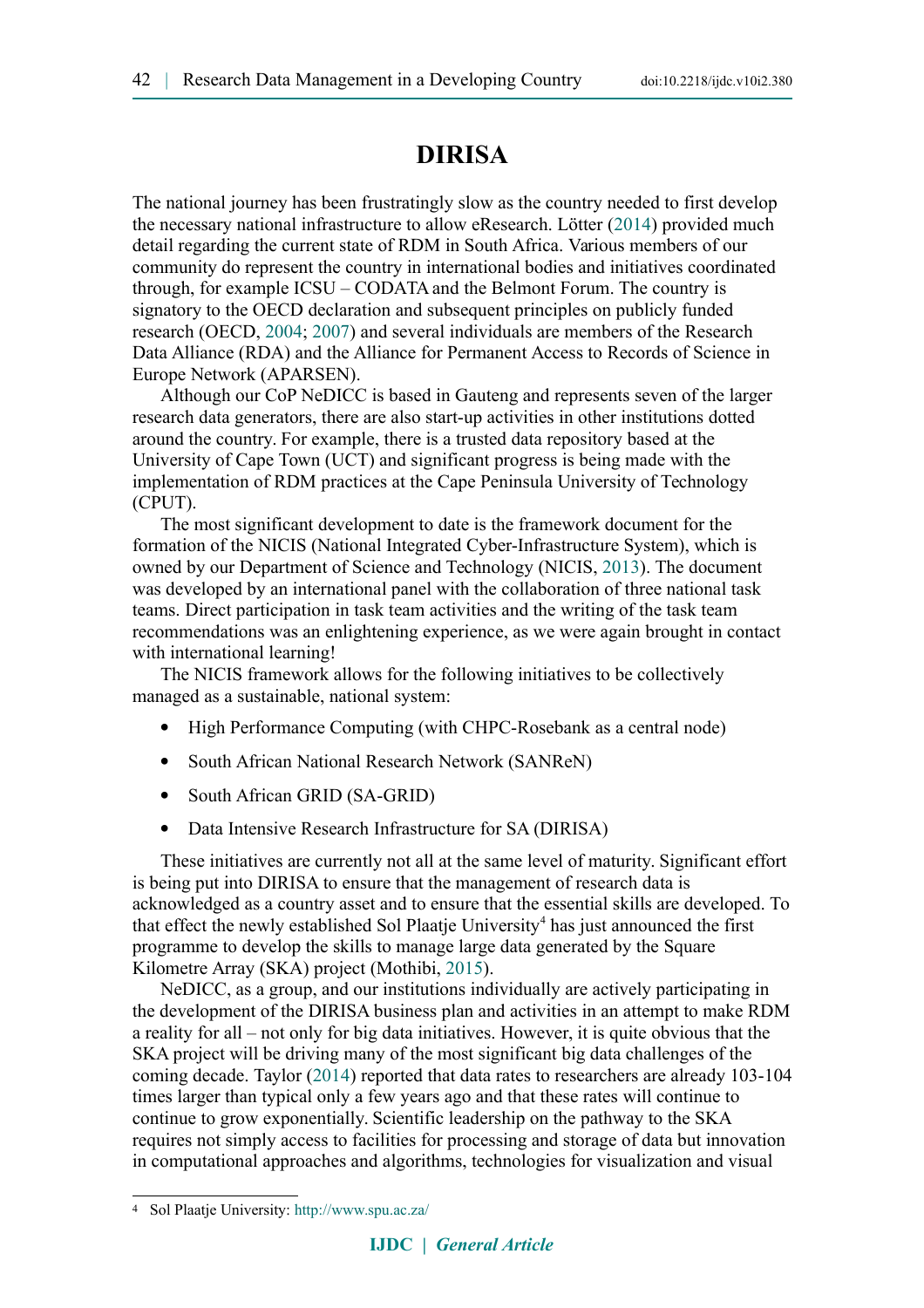analytics of big data, and e-science tools for access and collaborative research around big data by regionally or globally distributed teams of researchers.

Taylor excluded the skills required to preserve and curate the data – to ensure that the data remain accessible in the longer term. This in itself remains one of our biggest challenges. Both researchers and funders acknowledge the need to gain access to data science skills – those skills that will allow for the manipulation and interpretation of data collected. However, they are not yet ready to see the need for a different set of skills (as well as infrastructure) that will allow for long term access to the data. It is not understood that these skills need to be developed simultaneously or the data will be lost for future generations.

DIRISA itself has stated that it would primarily fulfil enabling, supporting and facilitation roles. It would therefore:

- Coordinate, not prescribe, data science capacity development;
- Fund capacity development limited to DIRISA's remit;
- Promote and support priority research but with caveats of data stewardship planning and capacity building;
- Guide research strategy and funding;
- Provide services and research environments but would not be not a domain research funder;
- Promote, not enforce, data contribution and adoption of open standards and open data, where feasible; and
- Support data stewardship in a federated context (Vahed, [2014\)](#page-14-7).

The programme manager is completing a business plan with a three year implementation horizon – making ample provision for community and stakeholder engagement. We are convinced that the next three years would allow for much growth and fast tracking related to RDM.

### **Lessons Learnt**

The most important lesson is perhaps to acknowledge that you can learn many wonderful and valuable RDM lessons from the international trend setters but in the end you need to get your hands dirty and get the work done yourself. You must implement the RDM practice that is both appropriate and acceptable for and to your own set of researchers – who may be conducting research in a context very unfamiliar to that of their international peers.

While you are in the process of getting your hands dirty it is sometimes encouraging to realise that developing country initiatives could at times also cause 'aha' moments for more experienced colleagues – as was seen with the initiative to explicitly incorporate the entire research process (also the RDM activities) in the planning of a virtual research environment. Looking at it from the other side, it is also about incorporating the entire research process when designing the RDM system – not to plan RDM as a function in isolation.

The downside of a bottom-up approach is that the individual is often able to unintentionally move outside their personal sphere of influence. When this happens it is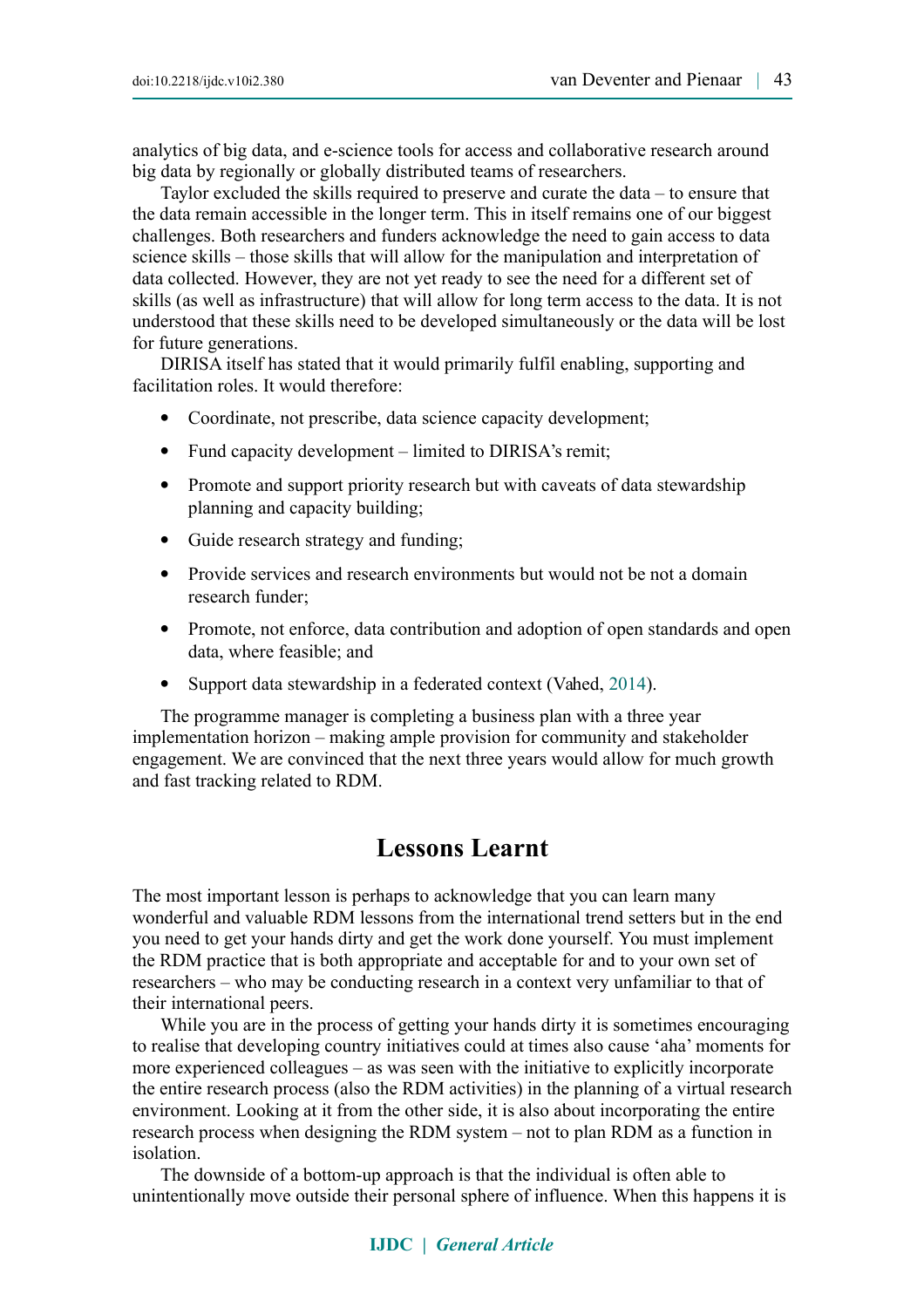easy to create expectations (for oneself as well as within the sphere of influence) that cannot be realised – without knowing that this is the case at the time.

Therefore, a very fundamental and very valid lesson is that commitment from very senior decision makers is essential. Large financial investments are required and therefore that commitment can only come once the decision makers truly understand the e-Research context and with that then the role that RDM plays.

The role that funders play in developing country initiatives is often debated and in our case it remains the cause of much ambivalence. We received exposure to a changed research world before the country was ready and able to acknowledge that, which we now know is the new, often open, way of doing research. Many of our attempts to learn and develop functionality and services for our organisations were ahead of time and we could therefore associate with those of the opinion that when funding is acquired too early in an uncoordinated way (without holistic insight) it is often frustrating for the participants and wasteful for the funder!

On the flip side of the coin, though we have also learnt that one should not give up when you know you are busy with the right 'things' – even when it means you need to tread water for a while.

In South Africa it is not clear whether the training of RDM practitioners should be positioned within library schools or rather be transferred as an ICT programme. It does appear though that the cards are stacked towards the latter. There are several reasons for this but in our opinion it is necessary, even essential, that we gain clarity on roles and activities for ourselves. The value of each of these roles, also of the curation role, has to be clearly understood by all stakeholders.

### **Conclusions**

The root causes for the delay in making the South African initiative eResearch initiative a reality have been addressed. Knowledge and skills have expanded, we now do have commitment from very senior decision makers in the country and the infrastructure required making eResearch and RDM a reality has been put in place. It is now up to the South African research community to make use of the opportunity to participate fully in the international research agenda. It does remain an important task for the South African library community to understand what it is that research librarians could and should do to be part of this changed research paradigm (van Deventer, [2014\)](#page-14-8). The right skills still need to be recruited and developed, and that would only be possible if librarians truly understand the niche/specialisation area and when they participate in the management of research data as experts in their own right. Being professionals who could assist in making data accessible and who could be trusted to take care of the data in the longer term.

We believe that the curation infrastructure, which needs to be put in place to proactively manage research data, would in all probability become an extension of the existing library infrastructure but instead of the library being the only decision maker about the extent and the requirements of the infrastructure needed, it would need to be a shared responsibility between the library, ICT and various research disciplines.

We foresee that there is definitely a need for library professionals to guide and assist in developing standard practices, policies, procedures and workflows to ensure longevity in the life of research data being curated. Obviously, one should allow for experimentation – but this should be done wisely and with care (it is so easy to re-invent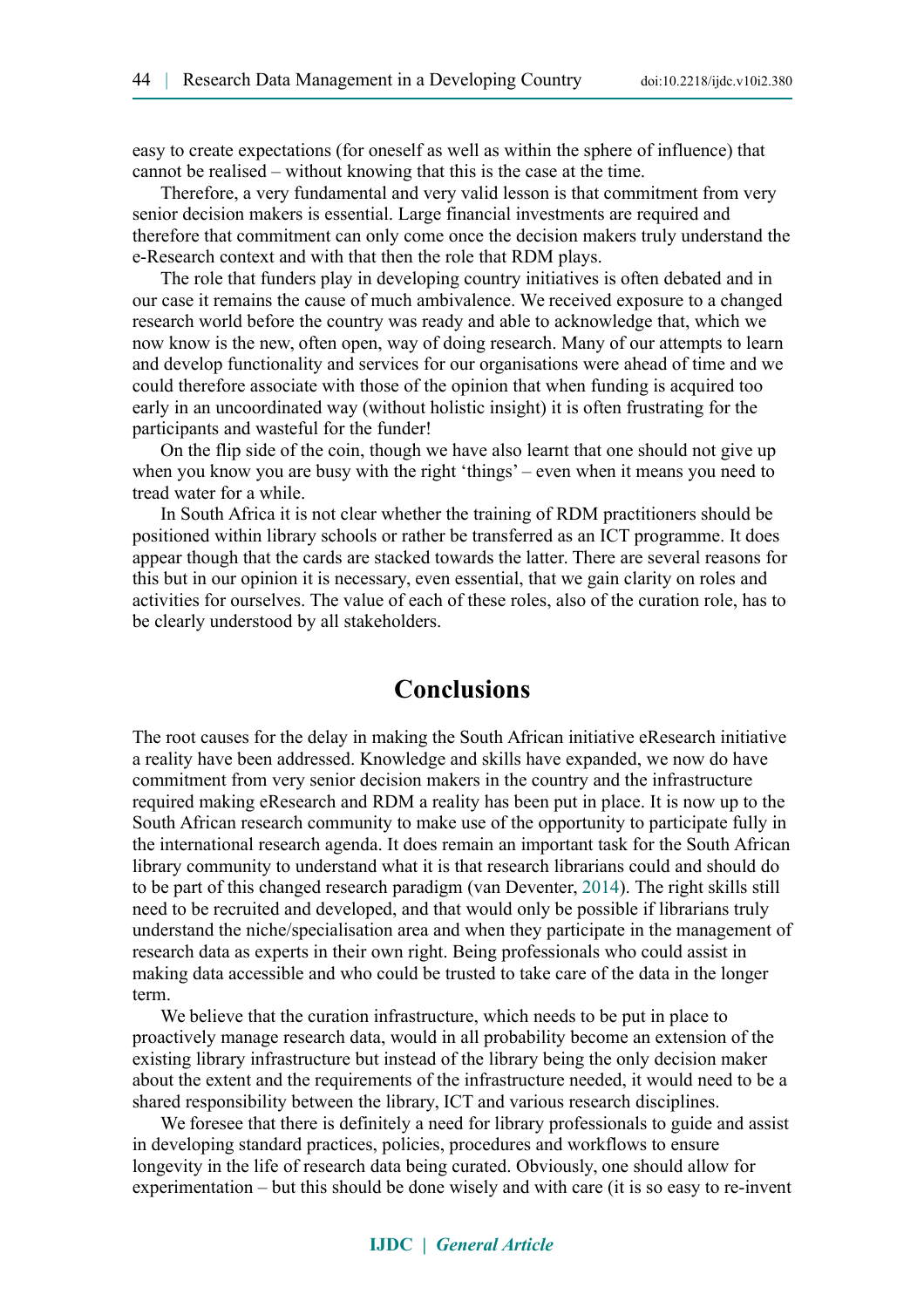the wheel). New practices should only be developed when it is absolutely certain that they do not already exist somewhere else – even in another discipline.

It is extremely important for both librarians and researchers to understand that librarians already have skills (and the inclination) to effectively contribute to the management of data. For this to materialise, librarians would need to advise data generators (researchers) and data scientists at the start of research projects as equals and not as support staff at the end of a long chain of more valuable activities. They also need to learn to collaborate and proactively take responsibility for very specific tasks, rather than to be reactive and wait for project closure before intervening.

Finally, and in conclusion, the questions remain: To what extent are our activities contributing to the library profession and the national debate regarding RDM in South Africa? Did our journey make a difference or does it not really matter? If we had to do this again – would we? The answers to these questions are uncertain but we believe that the journey has made a difference to our lives and we would most certainly advise anyone in a developing country context to get involved, to learn and to participate in their national debate – the journey is certainly worth the effort!

### **Acknowledgements**

We wish to acknowledge the contributions that our NeDICC partners in developing our own understanding of RDM, digital curation and long term preservation.

### **References**

- <span id="page-12-2"></span>Beile, P. (2014). *The UCF research data management survey: A report of faculty practices and needs.* Retrieved from [http://www.ist.ucf.edu/hpc/rcd/Beile](http://www.ist.ucf.edu/hpc/rcd/Beile_rcd2014.pdf) [\\_rcd2014.pdf](http://www.ist.ucf.edu/hpc/rcd/Beile_rcd2014.pdf)
- DST. (2007). *Proceedings of the national access to research data workshop: A policy workshop on research data access in South Africa.* Pretoria, South Africa.
- <span id="page-12-1"></span>Fernihough, S. (2011). *e-Research: An implementation framework for South African organizations* (Unpublished master's research report, University of South Africa). Retrieved from <http://hdl.handle.net/10500/4474>
- <span id="page-12-3"></span>Keralis, S. D. C., Stark, S., Halbert, M., & Moen, W.E. (2012). *DataRes project primary survey* [Data set]. Retrieved from [http://digital.library.unt.edu/ark:/67531](http://digital.library.unt.edu/ark:/67531/metadc228265/) [/metadc228265/](http://digital.library.unt.edu/ark:/67531/metadc228265/)
- <span id="page-12-0"></span>Lötter, L. (2011). *What can take the dark out of the long tail? Efforts to address the challenges of 'small science'.* Presentation given at the Centre for High Performance Computing Conference 2011, Cape Town, South Africa. Retrieved from [http://www.chpcconf.co.za/files/2011/2011\\_08\\_L%20Lotter.pdf](http://www.chpcconf.co.za/files/2011/2011_08_L%20Lotter.pdf)
- Lötter, L. (2013). *Data curation implementation at the Human Sciences Research Council: Case study.* Presentation given at the eResearch Africa Conference 2013, Cape Town, South Africa. Retrieved from [http://www.eresearch.ac.za/sites/default](http://www.eresearch.ac.za/sites/default/files/image_tool/images/140/HSRC%20Case%20study.pdf) [/files/image\\_tool/images/140/HSRC%20Case%20study.pdf](http://www.eresearch.ac.za/sites/default/files/image_tool/images/140/HSRC%20Case%20study.pdf)

#### **IJDC |** *General Article*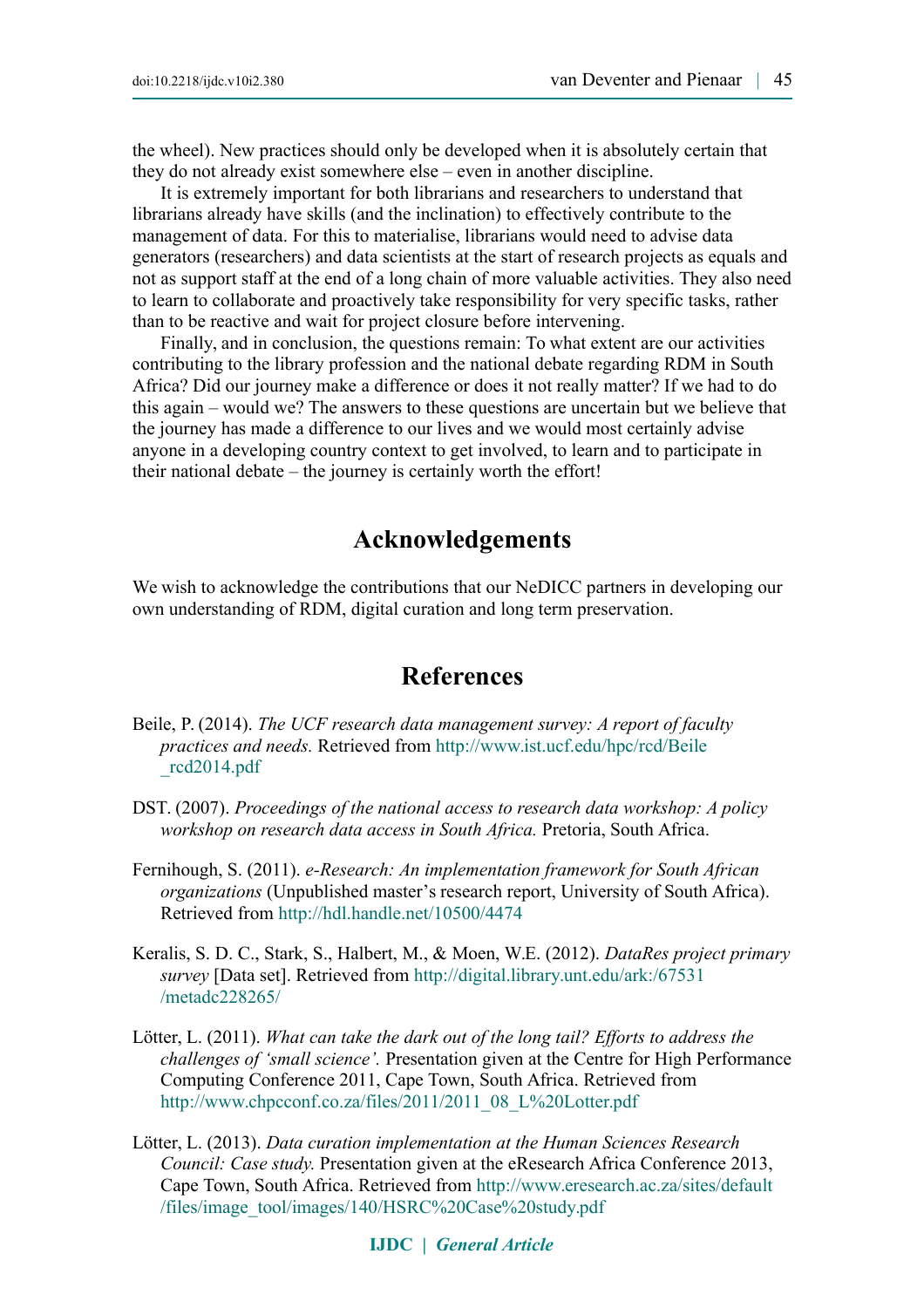- <span id="page-13-1"></span>Lötter, L. (2014). *Reflections on the RDM position in South Africa.* Presentation given at the LIASA WCHELIG/HELIG/DCC Workshop, Cape Town, South Africa.
- <span id="page-13-5"></span>Martinez-Uribe, L. (2008). *Findings of the scoping study interviews and the research data management workshop.* Retrieved from [http://ora.ox.ac.uk/objects/uuid](http://ora.ox.ac.uk/objects/uuid%3A4e2b7e64-d941-4237-a17f-659fe8a12eb5/datastreams/ATTACHMENT02) [%3A4e2b7e64-d941-4237-a17f-659fe8a12eb5/datastreams/ATTACHMENT02](http://ora.ox.ac.uk/objects/uuid%3A4e2b7e64-d941-4237-a17f-659fe8a12eb5/datastreams/ATTACHMENT02)
- <span id="page-13-6"></span>NICIS. (2013). *A framework for the establishment and maintenance of a sustainable NICIS: Report of the International Committee for the Development of South Africa's National Integrated Cyber-Infrastructure System appointed by the Department of Science and Technology.* Retrieved from [http://www.dst.gov.za/images/NICIS](http://www.dst.gov.za/images/NICIS_Framework_Report_December_2013_26_May_2014.pdf) Framework Report December 2013 26 May 2014.pdf
- <span id="page-13-8"></span>OECD. (2004). *OECD declaration on access to research data from public funding.* Retrieved from [http://acts.oecd.org/Instruments/ShowInstrumentView.aspx?](http://acts.oecd.org/Instruments/ShowInstrumentView.aspx?InstrumentID=157) [InstrumentID=157](http://acts.oecd.org/Instruments/ShowInstrumentView.aspx?InstrumentID=157)
- <span id="page-13-7"></span>OECD. (2007). *OECD principles and guidelines for access to research data from public funding.* Retrieved from <http://www.oecd.org/sti/sci-tech/38500813.pdf>
- <span id="page-13-0"></span>Page-Shipp, R., Hammes, M.M.P., Pienaar, H., Reagon, F., Thomas, G., van Deventer, M.J., & Veldsman, S. (2005). eResearch: The challenge for South Africa. *SA Journal of Information Management, 7*(4). [doi:10.4102/sajim.v7i4.287](http://dx.doi.org/10.4102/sajim.v7i4.287)
- <span id="page-13-2"></span>Patterton, L. (2014). *Research data management at the CSIR: An exploratory survey*. Unpublished internal report, Council for Scientific and Industrial Research, South Africa.
- Peters, D. (2013). *A roadmap for South African research data infrastructures.* Presentation given at eResearch Africa Conference 2013, Cape Town, South Africa. Retrieved from [http://www.eresearch.ac.za/sites/default/files/image\\_tool/images/140](http://www.eresearch.ac.za/sites/default/files/image_tool/images/140/DIRISA_Roadmap.pdf) [/DIRISA\\_Roadmap.pdf](http://www.eresearch.ac.za/sites/default/files/image_tool/images/140/DIRISA_Roadmap.pdf)
- <span id="page-13-4"></span>Pienaar, H. (2010). *Survey of research data management practices at the University of Pretoria, South Africa: October 2009 – March 2010.* Presentation given at the 22nd International CODATA Conference, Cape Town, South Africa. Retrieved from [http://www.slideshare.net/heila1/survey-of-research-data-management-practices](http://www.slideshare.net/heila1/survey-of-research-data-management-practices-up2010) [-up2010](http://www.slideshare.net/heila1/survey-of-research-data-management-practices-up2010)
- Pienaar, H. (2014). *Developing an institutional research data management plan: Guidelines.* Paper presented at the 2014 LIS Research Symposium, Unisa Science Campus, South Africa, and at the eResearch Africa Conference 2014, Cape Town, South Africa. Retrieved from [http://www.eresearch.ac.za/sites/default](http://www.eresearch.ac.za/sites/default/files/image_tool/images/140/Developing%20(a%20framework%20for)%20an%20institutionalUnisa2014.pdf) [/files/image\\_tool/images/140/Developing%20%28a%20framework%20for%29](http://www.eresearch.ac.za/sites/default/files/image_tool/images/140/Developing%20(a%20framework%20for)%20an%20institutionalUnisa2014.pdf) [%20an%20institutionalUnisa2014.pdf](http://www.eresearch.ac.za/sites/default/files/image_tool/images/140/Developing%20(a%20framework%20for)%20an%20institutionalUnisa2014.pdf)
- <span id="page-13-3"></span>Pienaar, H., & Van der Walt, I. (2014)*. Shepherding data on the way to long term stewardship: Research data management at the University of Pretoria: A case study.* Paper presented at the 12th Southern African Online Information Meeting, Pretoria, South Africa, and at the Unisa Library Technology showcase. Retrieved from <https://saoug.files.wordpress.com/2014/06/rdmsaoug-5-jun-2014.pdf>

#### **IJDC |** *General Article*